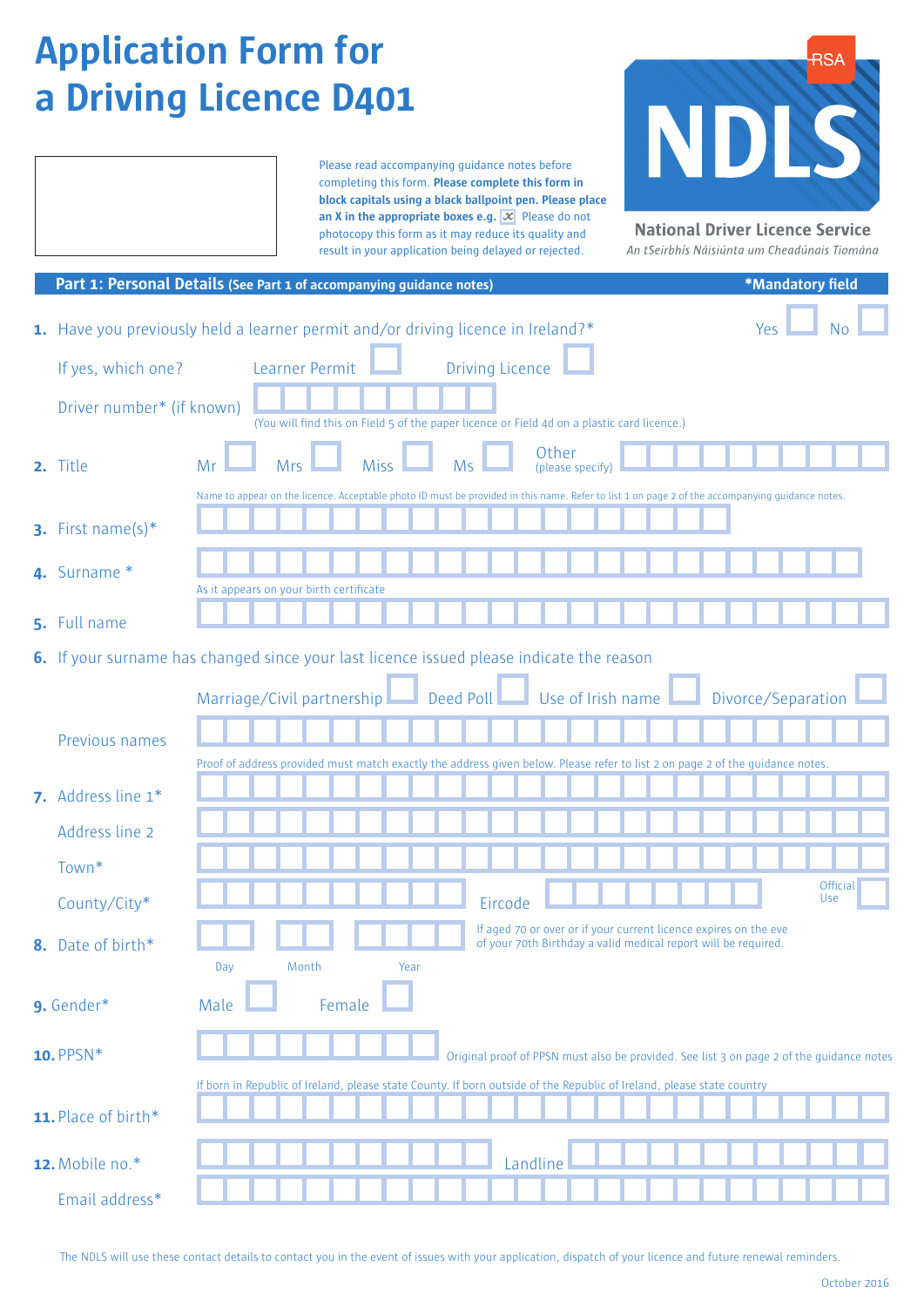#### **Part 2: Licence Details** (See Part 2 of accompanying guidance notes) **Alternative Constantine Constantine Constantine Constantine A Description of**

**13.** Application Renewal of driving licence. **Addels** First time driving licence. Add/remove a category.<br>
The Please see option 3 of checklist Please see option 2 of checklist Please see option 3 of checklist

Please see option 4 of checklist **Please see option 5 of checklist** Please see option 6 of checklist Personal detail change.

First time driving licence. **Category Vehicle**  Personal detail change. **Comparise a lost of stolen licence. Comparise Replace a damaged licence** Pase see option 5 of checklist **Category** 

Add/remove a category. Please see option 2 of checklist<br>
Please see option 3 of ee option 2 of checklist in the case of the control of the checklis and the control of checklis

Replace a damaged licence. <mark>e see opt</mark>ic Large Truck – over 3,500 kg

**\*Mandatory field** 

**Vehicle** 

Small Truck – less than 7,500 kg

Small Truck – less than 7,500 kg

Small Truck and Trailer – no

**Exchange of foreign licence.** The Other(Reason): <u>Category and a set</u> **Please see option 7 of checklist CROUP 2 CENTER (NewsLIP)** 

**Other**(Reaso 45Km 7, 000 kg m 7, 000 kg m 7, 000 kg m 7, 000 kg m 7, 000 kg m 7, 000 kg m 7, 000 kg m 7, 000 kg m 7, 000 kg **GROUP 1 GROUP 2 GROUP 2 GROUP 2 GROUP 2 GROUP 2 GROUP 2 GROUP 2 GROUP 2 GROUP 2 GROUP 2 GROUP 2 GROUP 2 GROUP** 11KW **GROUP 1 GROUP 2 GROUP** 2 GROUP 2 GROUP 2 GROUP 2 GROUP 2 GROUP 2 GROUP 2 GROUP 2 GROUP 2 GROUP 2 GROUP 2 GROUP 2 GROUP 2 GROUP 2 GROUP 2 GROUP 2 GROUP 2 GROUP 2 GROUP 2 GROUP 2 GROUP 2 GROUP 2 GROUP 2 GROUP 2 GROUP 2 GROUP 2 GROUP 2 GROU

#### **14.** \*Please indicate here the category or categories that you wish to apply for.<br>For a definition of the categories please refer to page 4 of the guidance note  $\overline{a}$  and  $\overline{b}$ **Description of Vehicle Description of**

M

M

A1

A1

50c.c.

definition of the categories please refer to page 4 of the guidance note **Description of Licence**  11KW **Category** 

| Group 1<br><b>Categories</b> | Required<br>please tick | <b>Notes</b>                                            | Group 1<br>Categories        | Required<br>please tick | Group 2<br><b>Categories</b>                     | Required<br>please tick | <b>Notes</b>                                                               | Group 2<br><b>Categories</b> | Required<br>please tick |
|------------------------------|-------------------------|---------------------------------------------------------|------------------------------|-------------------------|--------------------------------------------------|-------------------------|----------------------------------------------------------------------------|------------------------------|-------------------------|
| Q<br>AM                      |                         |                                                         | $\bigoplus$<br>B             |                         | $\overline{\text{O}}$<br>С                       |                         | Please note. All<br>applications for<br>group 2<br>categories              | $\mathsf{D}$                 |                         |
| $\partial\Phi$<br>A1         |                         | Please refer to<br>accompanying<br>quidance<br>notes in | $\Box \oplus$<br><b>BE</b>   |                         | $\overline{\mathbf{A}}$<br>$\infty$<br><b>CE</b> |                         | must be<br>accompanied by<br>a completed<br>medical report<br>dated within | <b>Je Hund</b><br><b>DE</b>  |                         |
| <b>DO</b><br>A2              |                         | relation to<br><b>IBT</b> and<br>application            | $\partial \overline{S}$<br>W |                         | $\overline{\phantom{a}}$<br>C <sub>1</sub>       |                         | one month of<br>application.<br>Please also refer<br>to the                | <b>UTI</b><br>D <sub>1</sub> |                         |
| <b>JO</b><br>$\mathsf{A}$    |                         | requirements                                            |                              |                         | $\frac{1}{2}$ , $\frac{1}{2}$<br>C1E             |                         | accompanying<br>quidance<br>notes in<br>relation to CPC<br>requirements    | $\Box$<br>D1E                |                         |

**15<sup>\*</sup>.** On receipt of this driving licence, will you hold a licence issued by another country? Yes  $\Box$  No If 'Yes', please provide details below:  $\overline{\text{ou}}$  a licence issued by another country?  $\overline{\phantom{a}}$  res 15<sup>\*</sup> On receipt of this driving licence will you hold a licence issued by another country **15** $^{\circ}$ . On receipt of this driving licen ED Large Bus and Trailer **15<sup>\*</sup>.** On receipt of this driving licence, will you hold a licence issued by another country? Yes D receipt of this driving licence, will you hold a licence issued by another country? Yes **LAN No LAN**<br>S' please provide details below:  $\overline{a}$ Large Bus – more than 8

| <b>Issuing country</b> |  |  |  |  |  |  |  |  |  |  |  |  |  |
|------------------------|--|--|--|--|--|--|--|--|--|--|--|--|--|
| Driving licence no.    |  |  |  |  |  |  |  |  |  |  |  |  |  |

**16.** If your licence was lost or stolen please sign the declaration below and get the declaration witnessed and stamped at your local Garda Station. Please note if you find or get your old licence back after applying for a replacement, the old licence will no longer be valid. licence was lost or stolen please sign the declaration below and get the declaration with

I declare my licence lost/stolen (circle as appropriate)

I certify that the applicant has declared his/her licence lost/stolen.

| <b>GARDA DECLARATION</b>             |  |  |  |  |  |  |  |  |
|--------------------------------------|--|--|--|--|--|--|--|--|
| <b>Garda Station</b><br><b>Stamp</b> |  |  |  |  |  |  |  |  |

Name of Garda

Signature of Applicant

Signature of Garda

#### **Part 3: Exchanging a Licence (See Part 3 of accompanying guidance notes)**

**17.** Did you obtain your current full foreign licence by exchanging a licence from another country?

If 'Yes', please state the country where the original licence was obtained:

**18.** Is the licence you are exchanging, suspended, withdrawn, cancelled or are you disqualified? (If yes, refer to Q18 on page 1 of guidance notes and www.ndls.ie for further information)

**19.** I took up normal residence in Ireland on **Day Month Year Part 4: Organ Donation (See Part 4 of accompanying guidance notes)** 

**20.** Place an X in the box provided if you would like code 115 to appear on your driving licence indicating your wish to become an organ donor. October 2016 Page 2



 $\overline{a}$ 

**GROUP 1 GROUP 2 GROUP 2 GROUP 2 GROUP 2 GROUP**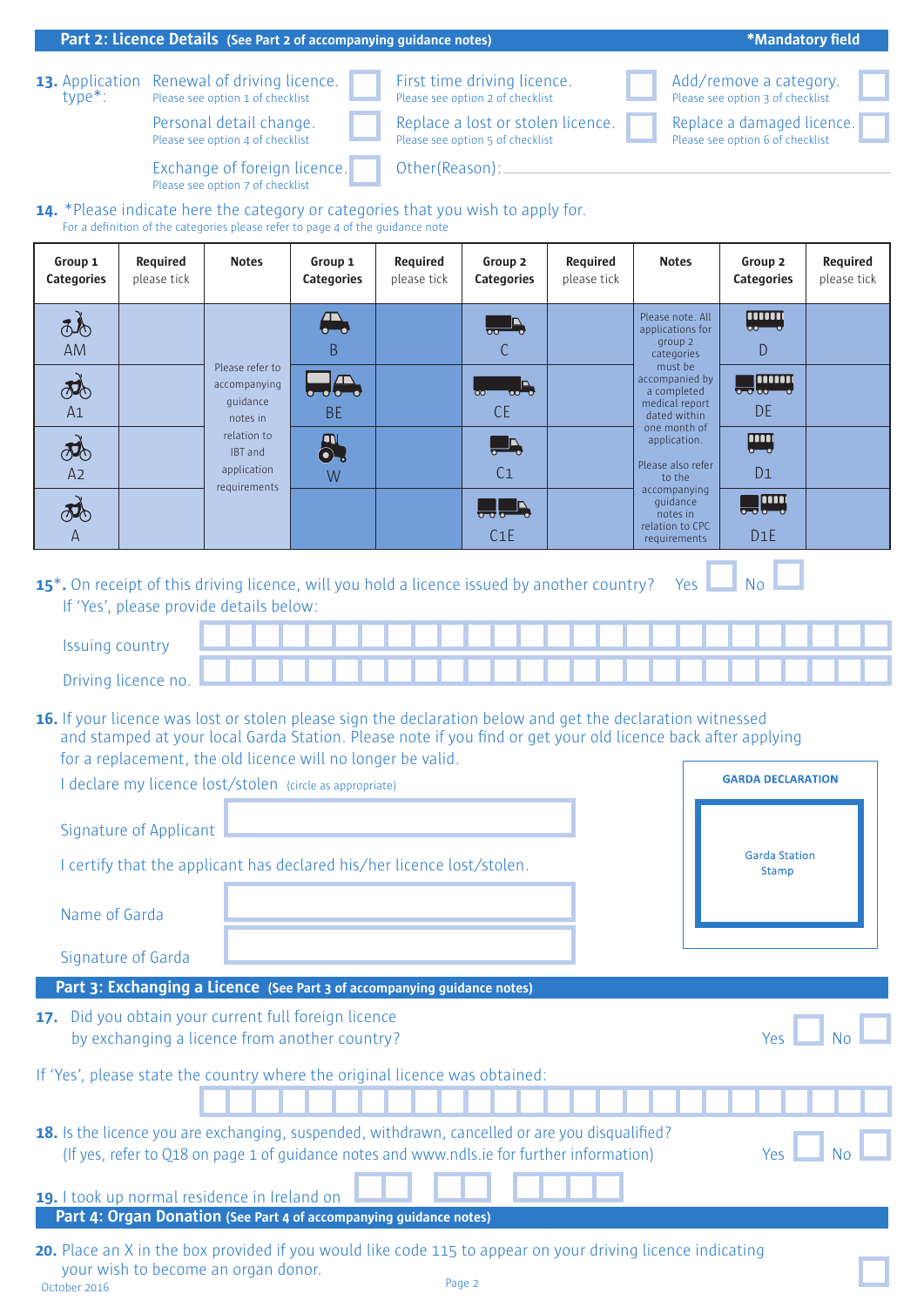#### **Part 5: Driver Fitness** (See Part 5 of accompanying guidance notes) **1999 1999 1999 1999 1999 1999 1999 1999 1999 1999 1999 1999 1999 1999 1999 1999 1999 1999 1999 1999 1999 1999**

|               |                                                                                                                                                                                                                                                                                                               |     |                | If you answer 'Yes' to any of the questions below 22 to 42 or 43(c), you will also be required to submit a medical report dated within one month of application date                                                                                                                                                                                                                                                                                                                                                                                                                                                                                                                                                         |                  |           |
|---------------|---------------------------------------------------------------------------------------------------------------------------------------------------------------------------------------------------------------------------------------------------------------------------------------------------------------|-----|----------------|------------------------------------------------------------------------------------------------------------------------------------------------------------------------------------------------------------------------------------------------------------------------------------------------------------------------------------------------------------------------------------------------------------------------------------------------------------------------------------------------------------------------------------------------------------------------------------------------------------------------------------------------------------------------------------------------------------------------------|------------------|-----------|
|               | 21.* Do you need to wear glasses<br>or lenses for driving?<br>(If yes Code 01 will be added to your licence)                                                                                                                                                                                                  | Yes | <b>No</b>      | <b>31.*</b> A serious problem with memory<br>or periods of confusion <sup>3</sup><br>32.*Persistent alcohol misuse                                                                                                                                                                                                                                                                                                                                                                                                                                                                                                                                                                                                           | Yes              |           |
|               | If in the past you answered 'Yes' to this question                                                                                                                                                                                                                                                            |     |                | or dependency                                                                                                                                                                                                                                                                                                                                                                                                                                                                                                                                                                                                                                                                                                                | Yes              |           |
|               | and are now answering 'No' you must provide a<br>current eyesight report with your application.                                                                                                                                                                                                               |     |                | 33.* Persistent drug misuse<br>or dependency                                                                                                                                                                                                                                                                                                                                                                                                                                                                                                                                                                                                                                                                                 | Yes              |           |
|               | <b>Health and Fitness</b><br>Have you ever had, or do you currently suffer from,                                                                                                                                                                                                                              |     |                | 34. *Serious psychiatric illness or mental<br>health problems <sup>3</sup>                                                                                                                                                                                                                                                                                                                                                                                                                                                                                                                                                                                                                                                   | Yes              | <b>No</b> |
|               | any of the following conditions?                                                                                                                                                                                                                                                                              |     |                | 35.* Parkinson's disease                                                                                                                                                                                                                                                                                                                                                                                                                                                                                                                                                                                                                                                                                                     | Yes              | No        |
|               | 22.* Diabetes treated by insulin or managed by tablets<br>which carry a risk of inducing hypoglycaemia eg.<br>sulphonylureas. (Ask your doctor whether you are on                                                                                                                                             |     |                | 36.* Sleep Apnoea syndrome                                                                                                                                                                                                                                                                                                                                                                                                                                                                                                                                                                                                                                                                                                   | Yes              | <b>No</b> |
|               | sulphonylureas or other medications which carry a risk                                                                                                                                                                                                                                                        |     |                | 37.* Narcolepsy                                                                                                                                                                                                                                                                                                                                                                                                                                                                                                                                                                                                                                                                                                              | Yes              | <b>No</b> |
|               | of inducing hypoglycaemia.) No need to tell us if<br>managed by diet alone or only by<br>medications which do not carry                                                                                                                                                                                       |     |                | 38.* Any condition affecting your<br>peripheral vision                                                                                                                                                                                                                                                                                                                                                                                                                                                                                                                                                                                                                                                                       | Yes              |           |
|               | a risk of inducing hypoglycaemia.                                                                                                                                                                                                                                                                             | Yes | <b>No</b>      | 39.* Total loss of sight in one eye                                                                                                                                                                                                                                                                                                                                                                                                                                                                                                                                                                                                                                                                                          | Yes              | No        |
| 23.* Epilepsy |                                                                                                                                                                                                                                                                                                               | Yes | <b>No</b>      | 40.* Any condition affecting both eyes, or the remaining eye                                                                                                                                                                                                                                                                                                                                                                                                                                                                                                                                                                                                                                                                 |                  |           |
|               | 24.* Stroke or TIAs <sup>1</sup> with any associated<br>symptoms lasting longer                                                                                                                                                                                                                               |     |                | if you only have one eye (not including<br>colour blindness or short                                                                                                                                                                                                                                                                                                                                                                                                                                                                                                                                                                                                                                                         |                  |           |
|               | than one month                                                                                                                                                                                                                                                                                                | Yes | <b>No</b>      | or long sight)                                                                                                                                                                                                                                                                                                                                                                                                                                                                                                                                                                                                                                                                                                               | Yes              |           |
|               | 25.* Fits or blackouts                                                                                                                                                                                                                                                                                        | Yes | <b>No</b>      | 41. *A serious hearing deficiency which<br>has worsened since your last                                                                                                                                                                                                                                                                                                                                                                                                                                                                                                                                                                                                                                                      | Yes              |           |
|               | 26.* Any type of brain surgery, brain abscess or severe head<br>injury involving in-patient treatment                                                                                                                                                                                                         |     |                | application/renewal                                                                                                                                                                                                                                                                                                                                                                                                                                                                                                                                                                                                                                                                                                          |                  |           |
|               | or brain tumour or spinal injury<br>or spinal tumour                                                                                                                                                                                                                                                          |     |                | 42. *Severe learning disability <sup>3</sup>                                                                                                                                                                                                                                                                                                                                                                                                                                                                                                                                                                                                                                                                                 | Yes              |           |
|               |                                                                                                                                                                                                                                                                                                               | Yes | <b>No</b>      | 43. *(a) Any persistent problems with                                                                                                                                                                                                                                                                                                                                                                                                                                                                                                                                                                                                                                                                                        |                  |           |
|               | 27.* An implanted cardiac pacemaker                                                                                                                                                                                                                                                                           | Yes | <b>No</b>      | arms or legs which restricts your<br>driving to an automatic vehicle                                                                                                                                                                                                                                                                                                                                                                                                                                                                                                                                                                                                                                                         | Yes              |           |
|               | 28.* An implanted cardiac<br>defibrillator (ICD) <sup>2</sup>                                                                                                                                                                                                                                                 | Yes |                | 43.* (b) Any persistent problems with<br>arms or legs which restricts your                                                                                                                                                                                                                                                                                                                                                                                                                                                                                                                                                                                                                                                   |                  |           |
|               | 29.* Repeated attacks of sudden<br>disabling dizziness                                                                                                                                                                                                                                                        | Yes | N <sub>o</sub> | driving to an adapted vehicle                                                                                                                                                                                                                                                                                                                                                                                                                                                                                                                                                                                                                                                                                                | Yes              | <b>No</b> |
|               | <b>30.*</b> Any other chronic neurological condition such                                                                                                                                                                                                                                                     |     |                | 43. *(c) If you have ticked yes<br>to $43(a)$ or $43(b)$ has your condition                                                                                                                                                                                                                                                                                                                                                                                                                                                                                                                                                                                                                                                  |                  |           |
|               | as multiple sclerosis, motor neurone<br>disease or huntington's disease                                                                                                                                                                                                                                       | Yes | <b>No</b>      | deteriorated since your last<br>application/renewal.                                                                                                                                                                                                                                                                                                                                                                                                                                                                                                                                                                                                                                                                         | Yes              |           |
|               | While TIAs generally do not cause permanent brain damage, they are a serious warning sign of stroke.<br>heart rhythms.<br><sup>3</sup> If in doubt, please consult your family doctor.<br>or an existing adaption is being modified, you should contact the NDLS as a new code may be needed on your licence. |     |                | <sup>1</sup> A transient ischemic attack (TIA) is an event with stroke symptoms that lasts less than 24 hours before disappearing (sometimes called a mini-stroke).<br><sup>2</sup> An Implantable Cardioverter Defibrillator (ICD) is an electronic device which monitors your heart continuously. The ICD is programmed to detect abnormally fast or slow<br>A numeric code on your licence may indicate certain restrictions or conditions that affects your licence- including those related to a disability or illness. Information about<br>codes will be on the explanatory letter issued with your licence and on our website www.ndls.ie. Where you need an adaption to your vehicle on medical/disability grounds, |                  |           |
|               | Part 6: Declaration by Applicant (See Part 6 of accompanying guidance notes)                                                                                                                                                                                                                                  |     |                |                                                                                                                                                                                                                                                                                                                                                                                                                                                                                                                                                                                                                                                                                                                              | *Mandatory field |           |
|               |                                                                                                                                                                                                                                                                                                               |     |                | 44.* I hereby declare that: Ireland is my normal place of residence. I am not currently disqualified (with the exception of a<br>penalty point disqualification) from holding a learner permit or driving licence in Ireland, the E.U. or a recognised state.                                                                                                                                                                                                                                                                                                                                                                                                                                                                |                  |           |

The address given is my normal residence. The accompanying supporting documents relate to me. The information I have given in this application is correct.

#### **THIS DECLARATION MUST BE SIGNED BY THE PERSON TO WHOM THE DRIVING LICENCE IS TO BE ISSUED**

| Applicant's signature                  |  |       |      |
|----------------------------------------|--|-------|------|
| (Please keep signature within the box) |  | Month | Yeai |

Information contained in this form may be subject to disclosure under Section 60 of the Finance Act, 1993 (No. 13 of 1993) as amended by Section 86 of the Finance Act, 1994 (No. 13 of 1994) and<br>regulations made thereunder. of at least 20 years.

Public Service Identity data collected on this form/provided by you may be used to maintain/authenticate your Public Service Identity, under Section 262(5) of the Social Welfare Consolidation Act<br>2005 (as amended). Only yo